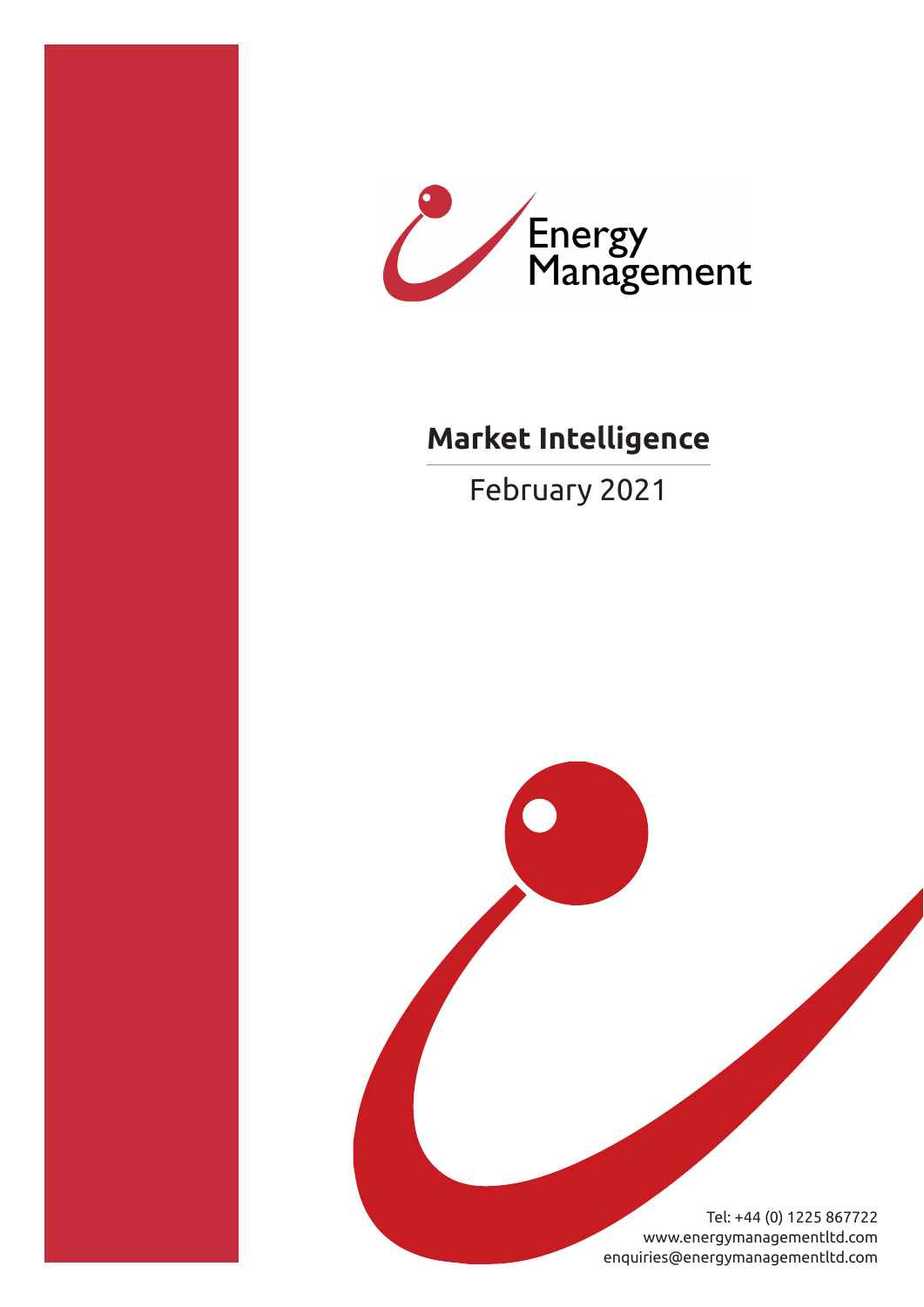

#### **GAS REVIEW**

#### Gas News

#### Gas prices in the grip of Storm Darcy

Natural Gas is the main contributor to UK energy costs during the winter, as it's the main source of heating fuel and the main source of power generation fuel. Natural gas always trades higher during winter periods, and the bulls were sent running by the recent cold snap. The influence of Storm Darcy increased wholesale prices by 23%.

However, markets have tailed downwards since that early February peak, despite a few short rallies caused by different

factors such as the continued disruption of output from a number of Norwegian fields. Also, at the end of February, European storage levels were only just over 50% full compared to 69% at the same time the previous year, according to Gas Storage Europe, the storage operators' association.

On the flip side, Asian LNG markets came under the influence of warmer weather in the region, allowing the UK to secure muchneeded deliveries to help satisfy the Bears.

#### Historic NBP Gas Graph



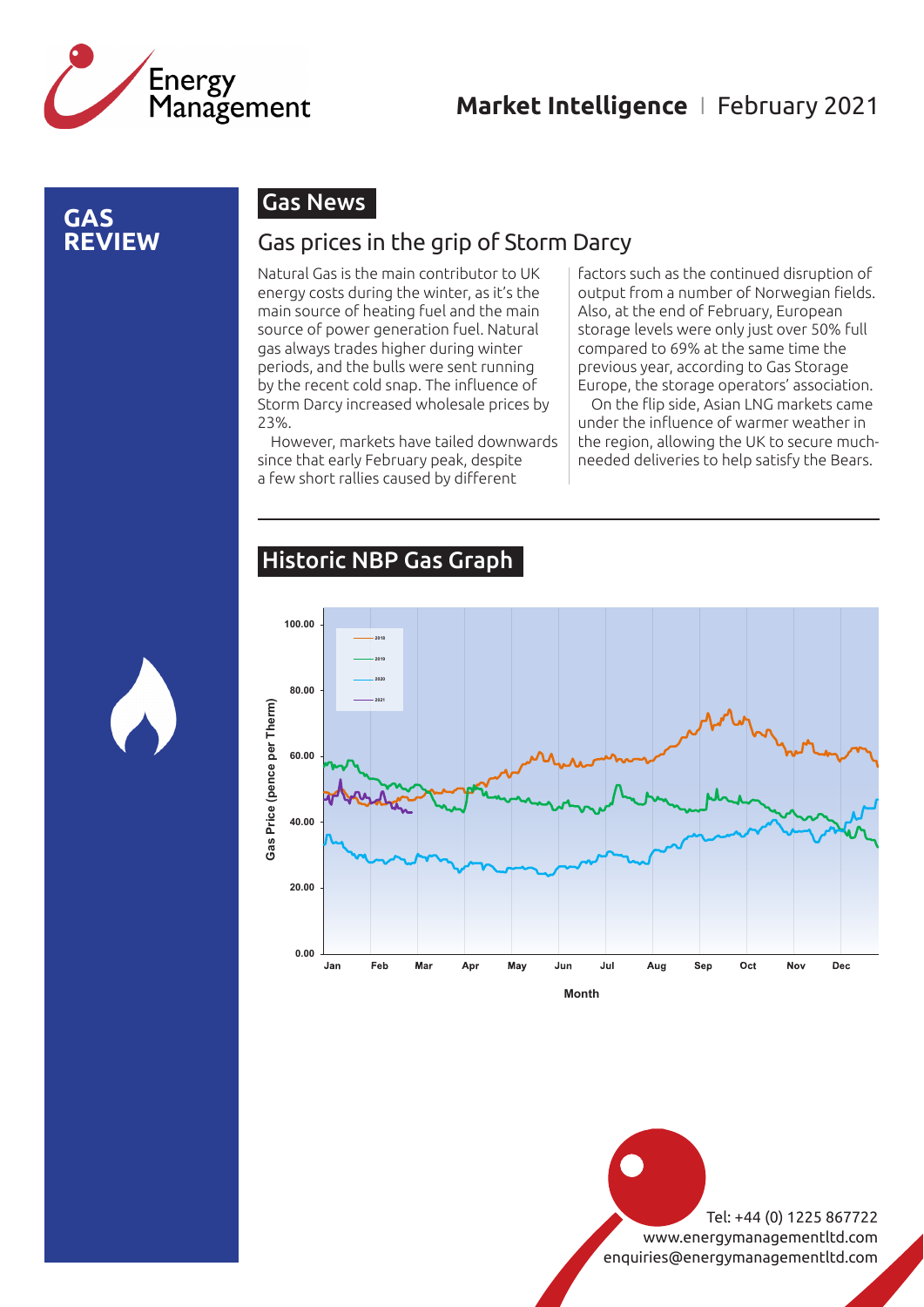

# **Market Intelligence** I February 2021

**GAS REVIEW**

# NBP Gas Prices

|                  | <b>Trading date</b> |           |                 |
|------------------|---------------------|-----------|-----------------|
|                  | 22-Jan-21           | 22-Feb-21 | <b>Increase</b> |
| <b>Summer 21</b> | 44.05               | 38.70     | $-5.35$         |
| <b>Winter 21</b> | 52.10               | 48.40     | $-3.70$         |
| <b>Summer 22</b> | 39.55               | 37.97     | $-1.58$         |
| <b>Winter 22</b> | 47.60               | 46.89     | $-0.71$         |

# Forward NBP Gas Curve

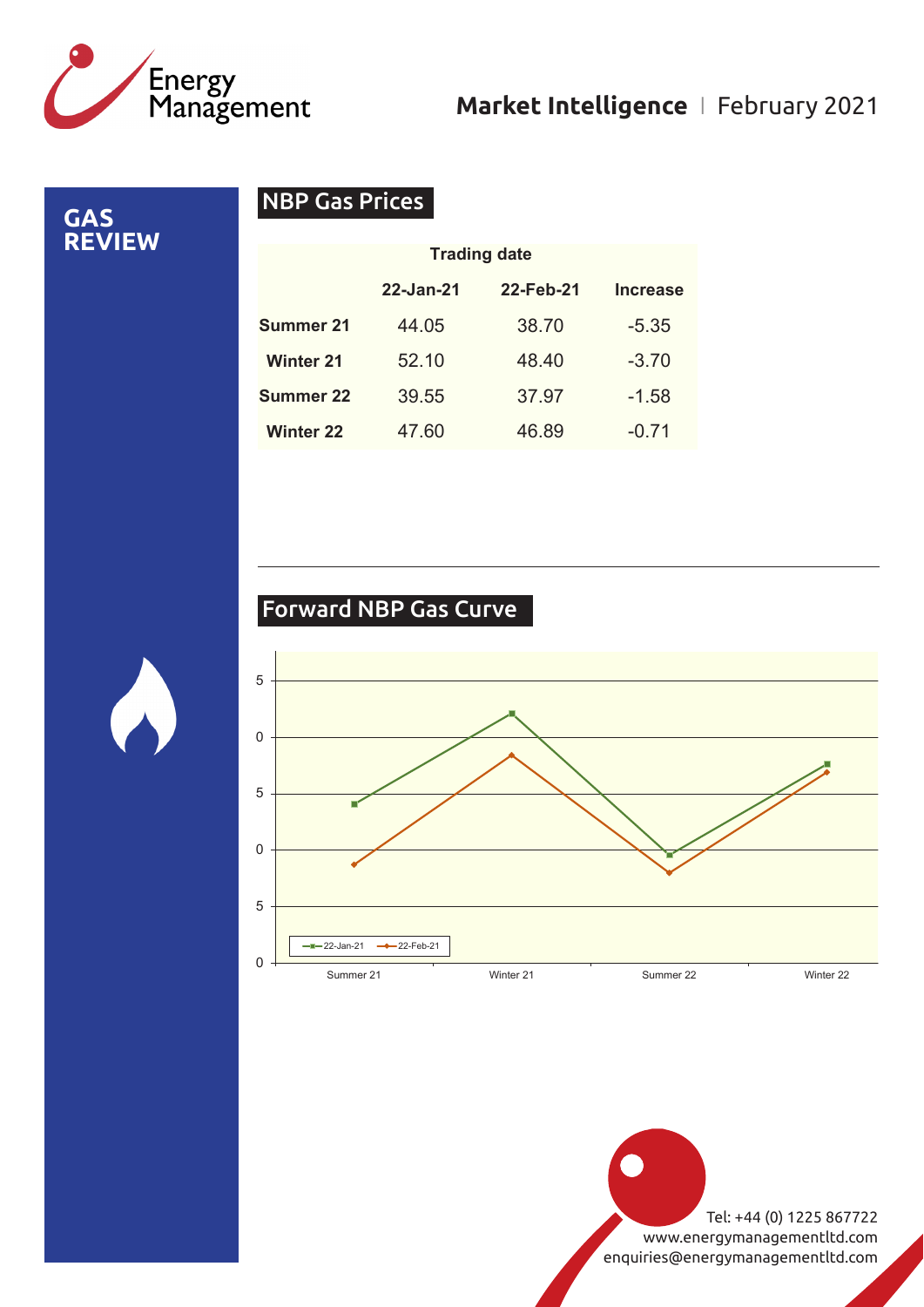

### **Market Intelligence** I February 2021

#### **ELECTRICITY REVIEW**

#### Electricity News

#### Power market still finely balanced

February was a month of contrasts. The final days of the month were bathed in glorious sunshine with daytime temperatures hitting the low teens. It was hard to believe, then, that two weeks earlier much of the eastern side of the UK was covered in snow and the western half was gripped by an artic wind that resulted in temperatures plummeting to 25-year lows. Despite Lockdown 3 still dominating the profile of Industrial and Commercial demand here in the UK and elsewhere in Europe, generators had to ramp up output for the best part of a week until a return to more seasonal temperatures eased the burden. This was reflected in a sharp rise in wholesale costs early in the month.

As natural gas prices began to ease, power prices also gave way to the Bears as February came to a close. Increased

wind output also the fed into market, allowing what was still a volatile market to tail downwards from the heady heights of January.

So what of this month? The UK power market still remains finely balanced with no guarantees that winter is over just yet. This winter has provided one of the clearest pictures of how reliant the UK has become on wind generation. Wind met 60% of the UK's demand in August 2020, as ageing fossil fuel generation plants and older gas technology was replaced by this form of renewable energy.

 With the UK operating at reduced demand, the system has coped up to now, but only marginally at times when wind speeds have dropped. What would happen under the same scenario post-Covid recovery is yet to be known.



Undelivered Wholesale Electricity Rates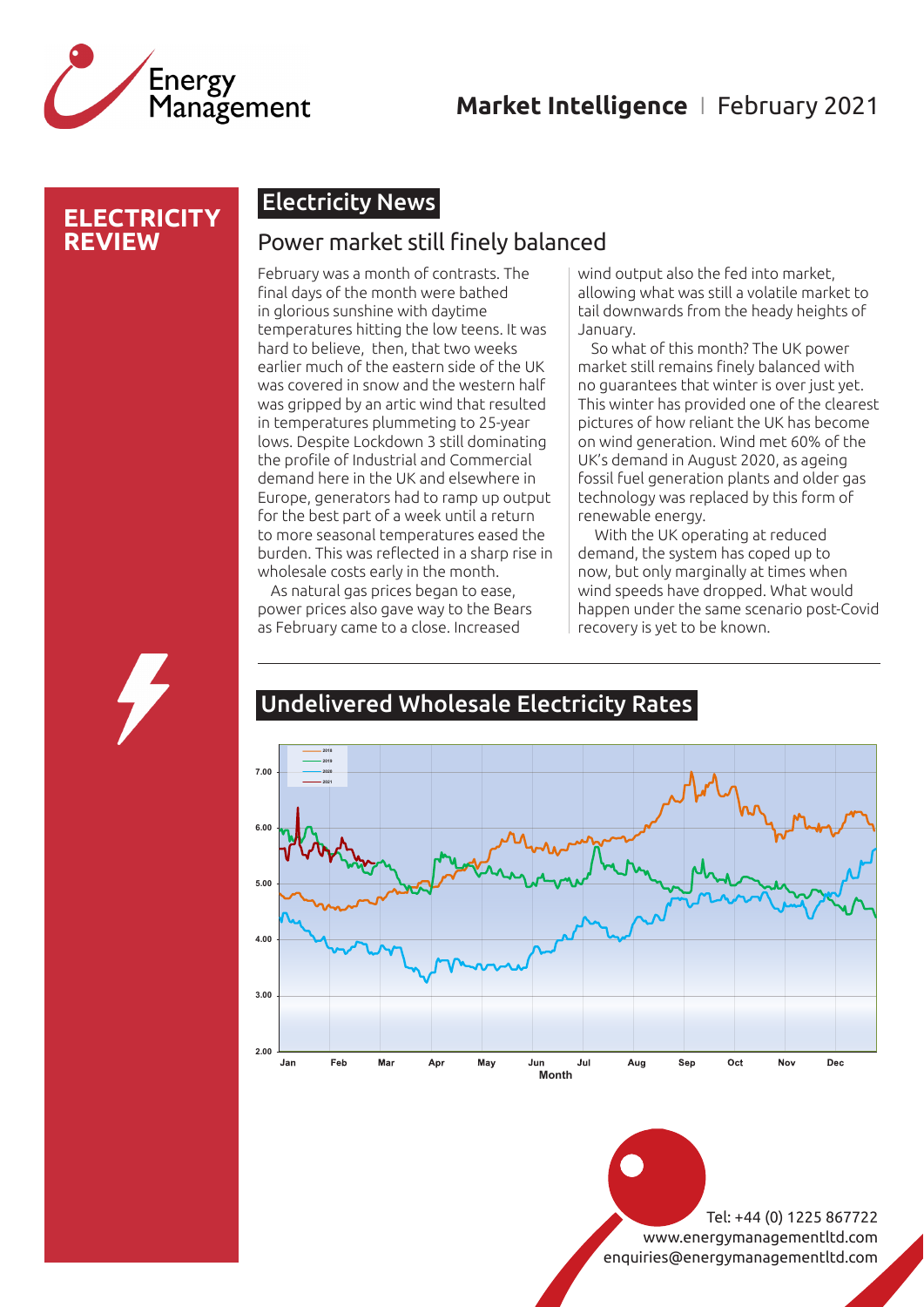# /<br>Energy<br>Management

# **Market Intelligence** I February 2021

# OTC Power Price Assessments £/MWh **ELECTRICITY REVIEW 22-Jan-21 22-Feb-21 Increase Summer 21** 53.10 49.60 -3.50 **Winter 21** 58.95 57.65 -1.30 **Summer 22** 46.30 46.80 0.50 **Winter 22** 54.75 55.00 0.25 **Trading date**

# OTC Electricity Forward Price Curve